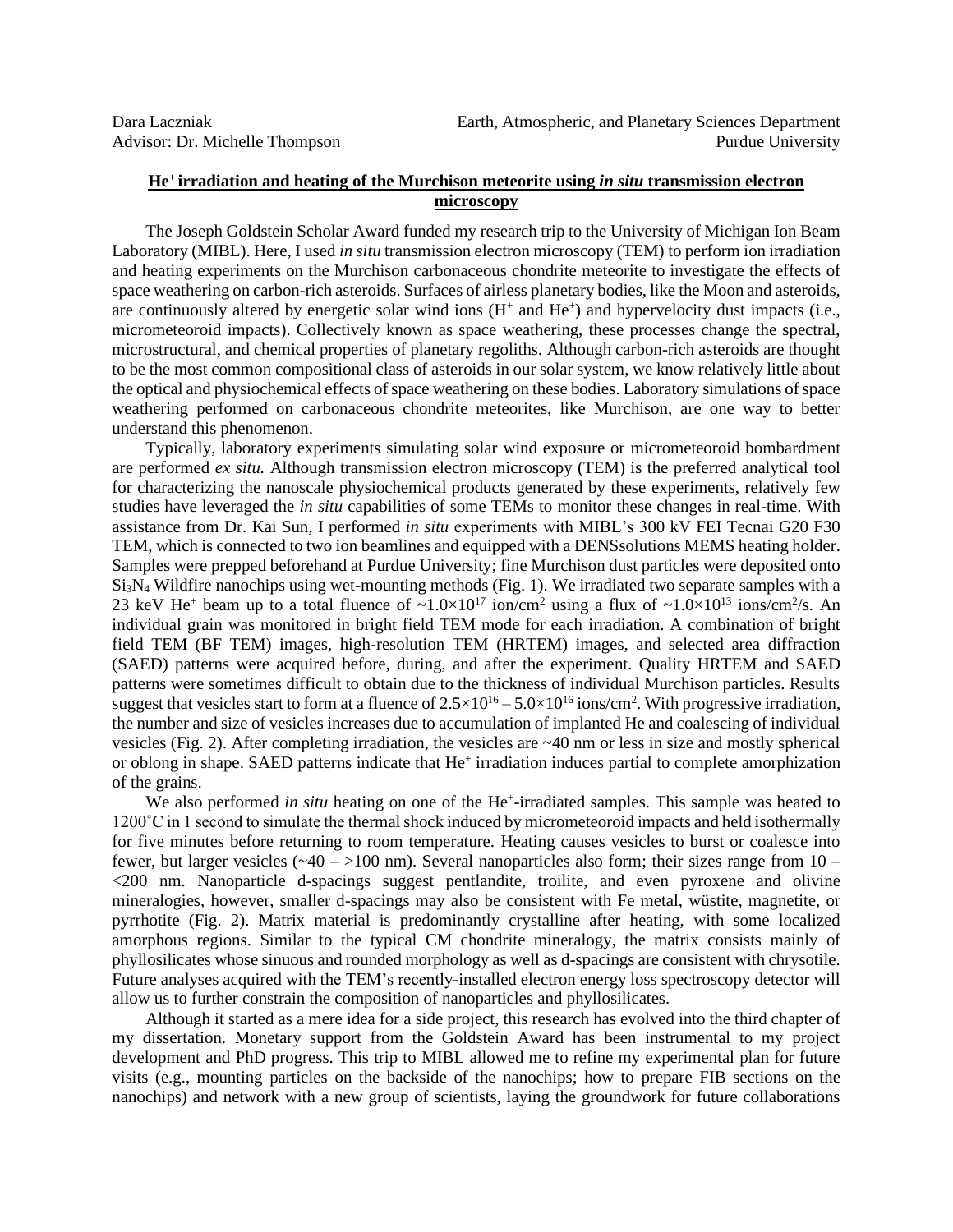between our research groups. Thank you to the Microanalysis Society for their support.



**Figure 1.** (A) Image of fine Murchison dust mounted on a DENSsolutions Si<sub>3</sub>N<sub>4</sub> Wildfire nanochip. (B) A close-up of the Si3N<sup>4</sup> viewing windows (indicated by white arrows). The green specks are Murchison grains.

0 ions/cm $2$ 



**Figure 2.** A series of BFTEM images of a Murchison grain irradiated with He<sup>+</sup> to increasing fluences. The bottom image was acquired after irradiating up to the total fluence of  $\sim 1.0 \times 10^{17}$  He<sup>+</sup>/cm<sup>2</sup>. Note the formation of small vesicles which grow larger and more visible with progressive irradiation. The inset BFTEM images zoom in on portions of the larger grain.